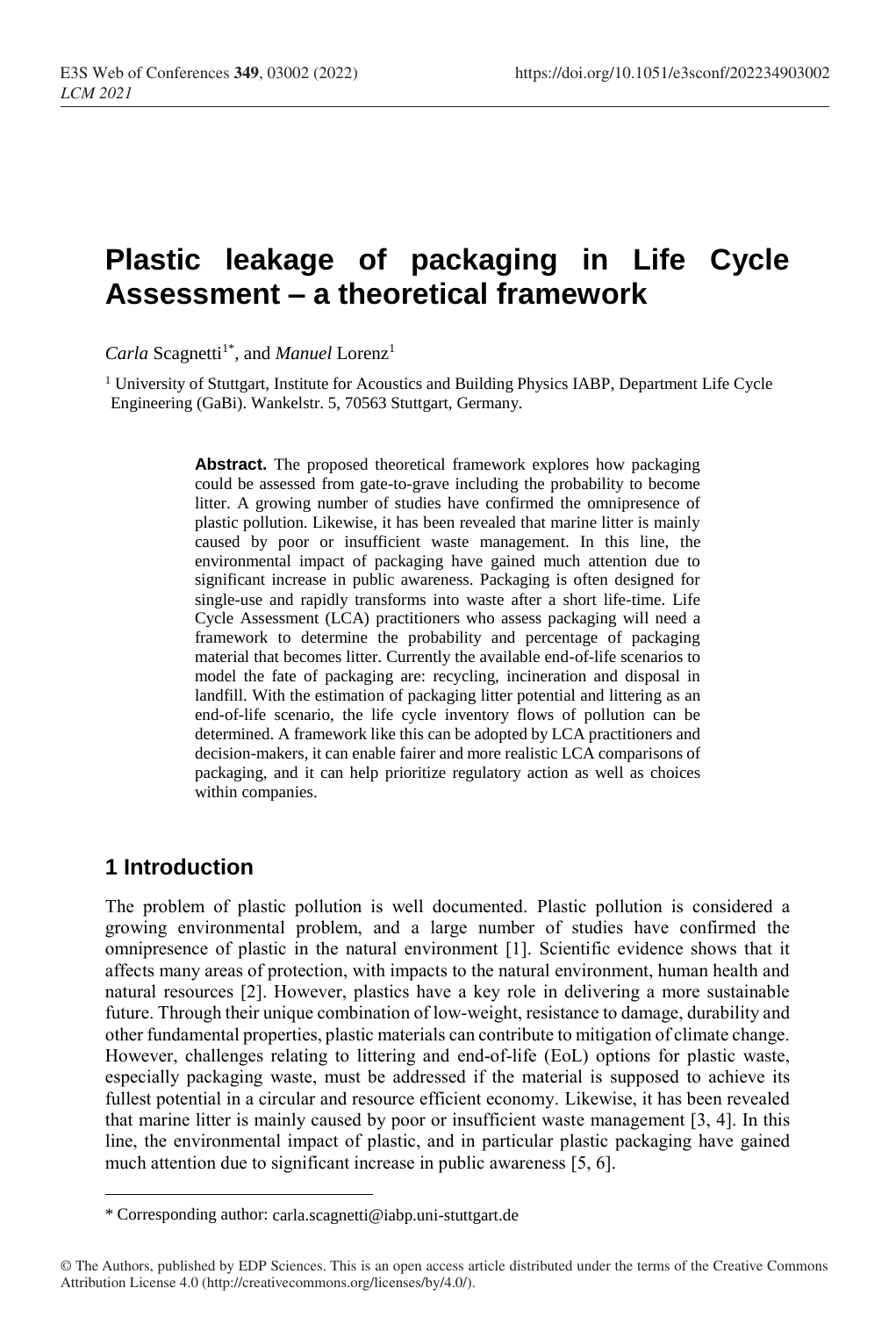Packaging is the industry with the highest consumption of plastic; due to a short lifetime it consequently has the highest generation of plastic waste [7]. In 2019, packaging waste generated was estimated at 177.4 kg per inhabitant in the EU. The packaging sector is the most significant contributor to plastic waste, generating around 17.8 million tons in Europe, accounting for about 60% of post-consumer plastic waste [7]. A mix of drivers can explain the overall increase, including growing per capita consumption, a shift towards single-use and disposable packaging, growing online sales, and over-packaging of goods [8]. A missing circularity and plastic leakage pathways lead to packaging being released into the environment in an uncontrolled manner.

Public awareness and scientific research in the last couple of years have led to regulations and legislations worldwide [9]. Consequently, there is a trend which focus on the problem linking plastic pollution and the packaging industry.

For the assessment of environmental impacts, there are different methods practiced throughout the planet. The most widely used and comprehensive assessment method is Life Cycle Assessment (LCA). It is standardized in ISO 14040 and ISO 14044 and works with studying all inputs and outputs of mass and energy flows over the whole life cycle, i.e. from raw material acquisition via production and use phase to the final disposal.

In the packaging industry, LCA is used with a theoretical approach, where the focus of investigation is placed on the "planned pathway" of the product or service, excluding unexpected instances, like accidents or "wrong turns" such as littering. Nevertheless, this exclusion is rightfully justified by the minority share of those type of incidents and therefore neglected correctly. However, the awareness and scientific evidence of (especially marine) litter in the past few years highlights the relevance and significance of the inclusion of uncontrolled disposal as realistic EoL scenario. An impact assessment method to account plastic as a pollutant and include marine litter into LCA is currently being developed by the MariLCA group [2] supported by UNEP's Life Cycle Initiative and the Forum for Sustainability through Life Cycle Innovation [10]. A framework to address this gap in LCA requires the quantification of potential flows of plastic entering different compartments of the environment, and ongoing research on fate, exposure, effects, impact pathways, and impact assessment.

The aim of this paper rises in response to the need of life cycle inventory (LCI), modelling, and data. The main goal of this proposed framework is to identify inventory flows of plastic waste and litter in the packaging industry. Moreover, the goal is to provide a framework for LCA practitioners who assess packaging, to determine the probability and percentage of packaging material that becomes litter. As a result, the product specific LCI of plastic packaging leakage can be determined and entered into LCA models to account for the environmental impact.

In our approach, we understand that the decision for uncontrolled disposal is not taken by the producer or any other clearly defined stakeholder, and therefore the probability or fate of this EoL scenario must be based on the products/packaging's properties. These properties influence the fate of packaging, and are related not only to the design, but also consumer behaviour, in all cases they are product and country specific.

### **2 Proposed theoretical framework (under development)**

Currently the standardized and available EoL scenarios to model the fate of packaging in LCA are: recycling (material and chemical), incineration (with and without thermal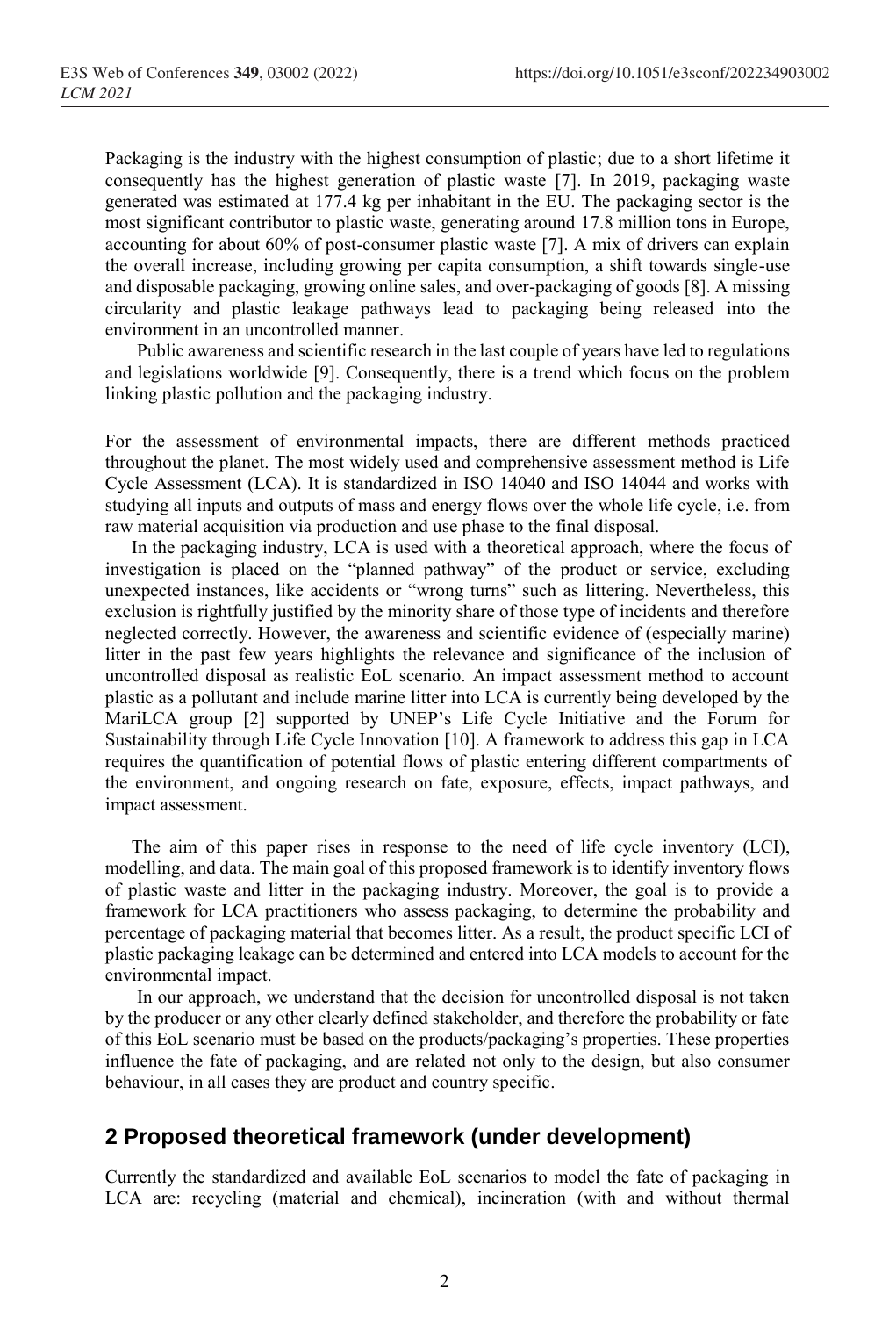recovery), and disposal in sanitary landfill. In this line, we propose the establishment of a new EoL scenario: littering.

The inventory is composed of (1) direct generation of litter and (2) indirect generation from waste to litter (recycling, landfill or incineration), as seen in Figure 1.



**Fig. 1.** Life Cycle stages of packaging and proposed new end-of-life scenario. Adapted from: ©IABP

#### **2.1 Example for Germany**

Germany has the highest plastic demand per capita in Europe, and the packaging industry consumes 39% of this plastic demand [7]. The treatment of collected plastic packaging waste in Germany differs from the EU average. While 20% of plastic packaging is being directed to landfills in the EU [7], Germany has a ban on this practice and therefore all of the collected waste is redirected to recycling and energy recovery [11]. With this argument, further EoL scenarios are neglected in LCA. However, there is evidence of wild (unregulated) waste disposal in Germany. In addition, single-use packaging is often a source of litter and plastic marine debris [12, 13]. Therefore, this theoretical approach targets the litter and marine litter contribution of plastic packaging in Germany as an example.

According to a study done by Cieplik in 2019, in Germany 53% of the discharge of macroplastic waste into the ocean in Germany can be traced back to packaging [14]. This amounts to 741 kg per year. Another approach to estimate the amount of plastic leakage could be done using the *Plastic Leak Project* (PLP) Guidelines [15]. These guidelines provide generic calculation rules for a plastic leakage assessment and specific calculation rules for macroplastics (e.g. packaging). Likewise, the total plastic leakage is represented by two categories "plastic loss" and "plastic release", and both are calculated by life cycle stage.

#### *2.1.1 Calculation of litter contribution*

The first estimation takes into consideration the amount of plastic packaging waste in Germany. According to literature the non-collected waste in Germany is calculated with the littering factor (LF) of 0.3% [16, 17]. The sum of collected and littered waste equals the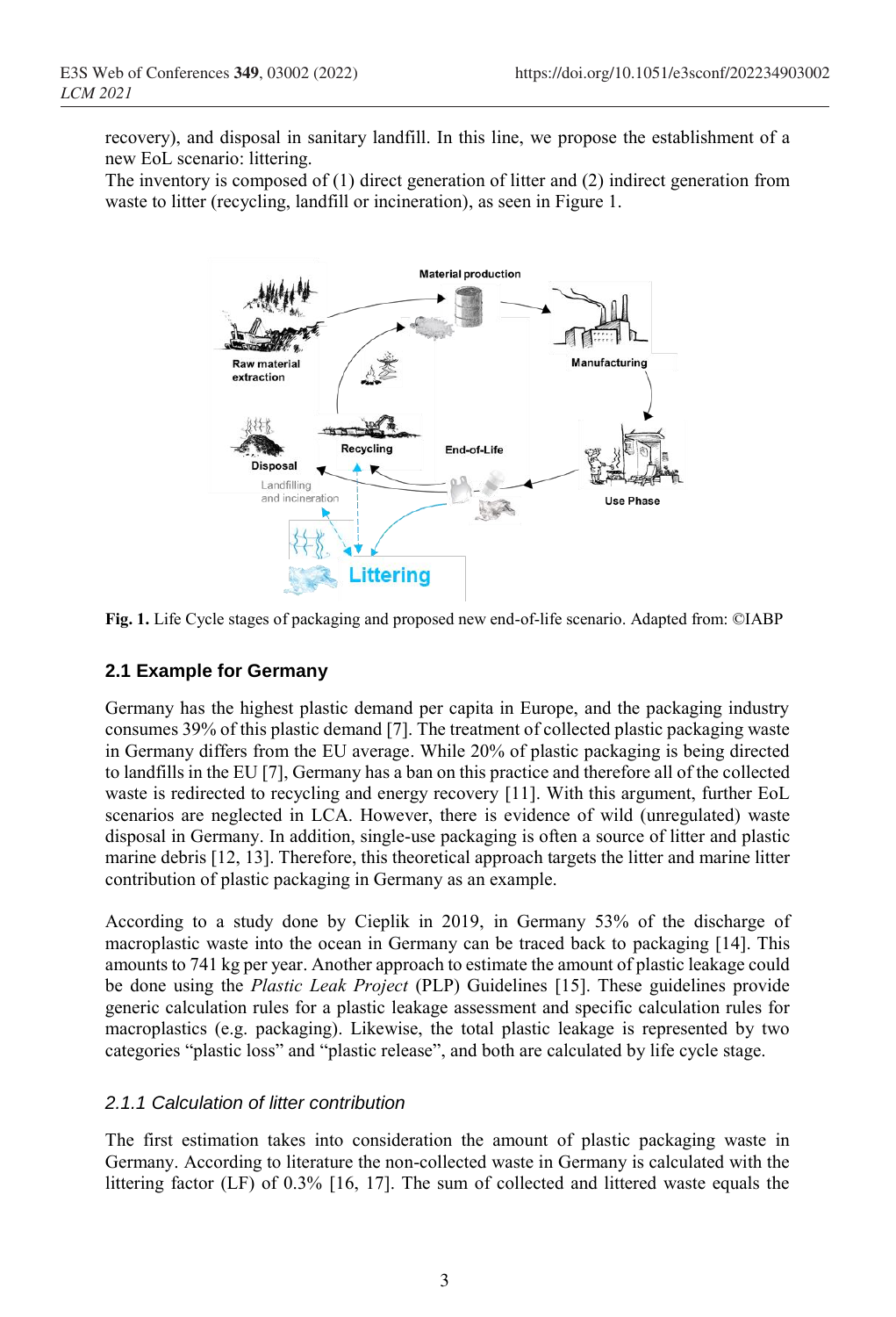generated waste. This is shown in Equation 1 and Equation 2. The calculation of generated waste, is shown in Table 1.

Collected waste + Littered waste =  $\theta$  Generated waste  $\theta$ 

Littered waste = (Collected waste)  $\times$  LF[%]  $(2)$ 

**Table 1.** Data for estimation of plastic packaging waste and marine litter contribution

| <b>Plastic packaging in Germany</b> | Quantity           | Unit | Source |
|-------------------------------------|--------------------|------|--------|
| Collected post-consumer waste       | $3 \times 10^6$    | ton  | [7]    |
| Littered factor (LF)                | $0.3\%$            |      | [17]   |
| Littered waste                      | $9x\ 10^3$         | ton  |        |
| Generated waste                     | $3.01 \times 10^6$ | ton  |        |
| Discharge into the ocean            | 741                | ton  | [14]   |
| Marine Litter (ML) contribution     | 0.025%             |      |        |

ML contribution  $=\frac{distance \text{ into the ocean } [kg]}{symm \times 1}$ generated waste [kg]  $(3)$ 

The marine litter contribution is calculated with the discharge into the ocean of postconsumer waste according to literature and using Equation 3, the result is 0.025% of postconsumer plastic waste that is discharged annually into the sea. This percentage is lower than the 0.3% littering factor, due to the loss factors during transport into the oceans, which represent the waste fraction that remains on land. These transport losses account for the plastic fraction deposited in river beds and alluvial plains or collected and disposed of again (e.g. via water treatment plants) [14].

The result of this analysis can be understood as a maximum and a minimum percentage of plastic waste that will end up as litter, and therefore the LCI of littering for the present framework. The estimation of ML rate of 0.025% represents the amount of litter that lands in the ocean, and the 0.3% is the average litter factor, and therefore they represent the minimum and maximum accordingly.

#### *2.1.2 Influence of the packaging design*

In addition, research shows that the influence of the plastic packaging design can lead to a higher or lower litter-rate [18]. Packaging material such as paper will usually be disintegrated and metabolised. Other inert packaging (e.g. glass, metal) will likely sink to the sea floor and become sediments [19]. Consequently, for this decision diagram only plastic packaging is analysed. For the estimation of the litter contribution, the flow diagram in Figure 2 is proposed. This will enable the identification of the litter rate as a percentage.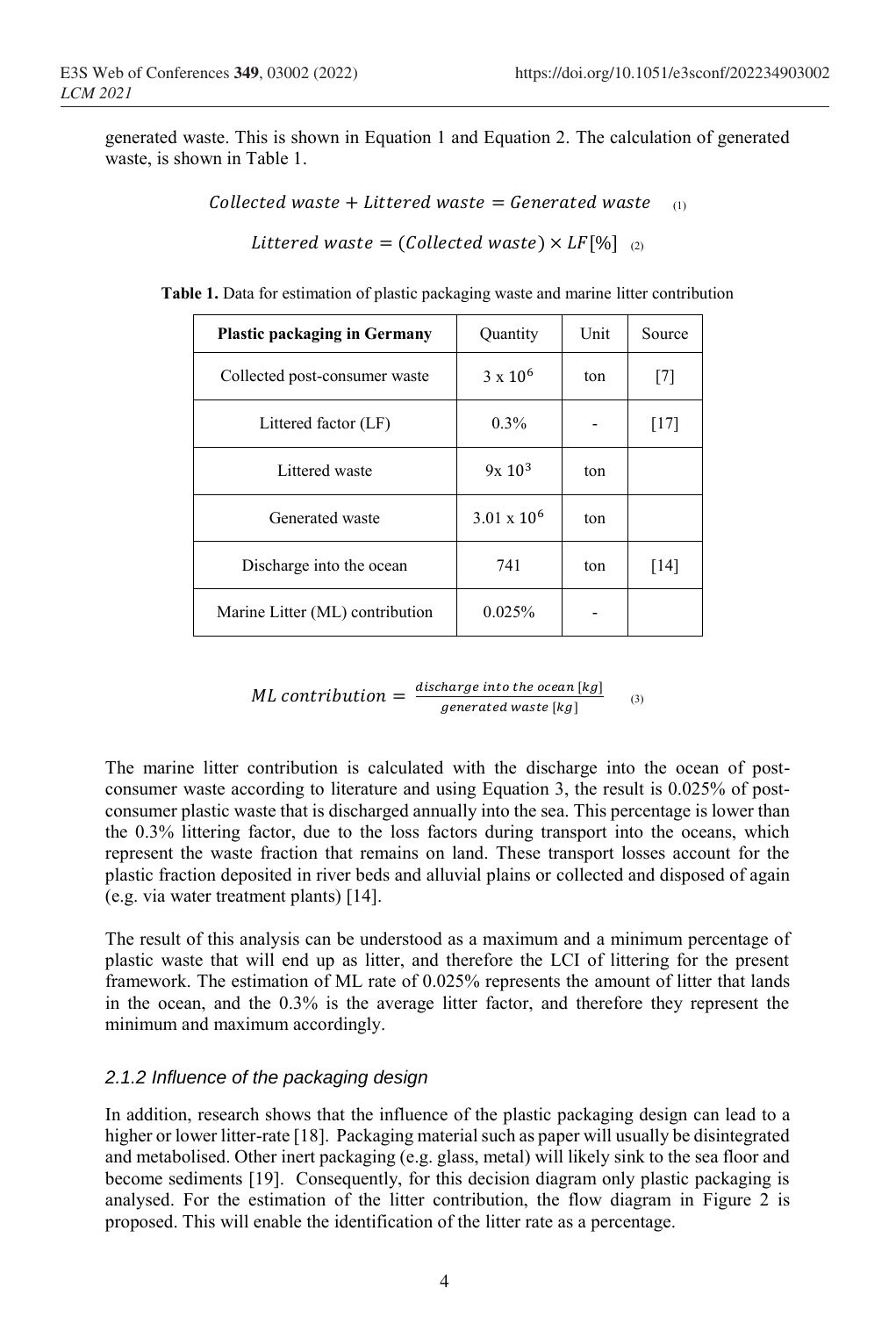

**Fig. 2.** Flow diagram to identify the litter rate

If the packaging includes a paid deposit-refund scheme the collection is proved to be higher, reducing plastic litter [20]. Moreover, the economic incentive for the consumer (or informal sector) can result in returning the item to collection points, thus avoiding littering [21]. For items that are part of a deposit-refund scheme (e.g. in Germany the *Pfandsystem*) and for reusable packaging, the litter rate is lower than the average. Lastly, packaging designed for on-the-go products is more likely to be found as littered waste [12], research also shows that unforeseen disposal (littering) is higher in an open system (e.g. street food) [22]. Conclusively, this packaging type has the highest litter rate.

# **3 Results**

The litter contribution as the likelihood of a packaging item to become litter in Germany is between 0.3% and 0.025%, which was calculated and explained in the previous section. This probability changes according to the packaging design and use phase. With this estimation of packaging litter potential (or 'litter rates') and littering as an EoL scenario, the **life cycle inventory flows** of plastic leakage can be determined. Moreover, we demonstrate how the probability and percentage of packaging material that becomes litter can be calculated. The calculation is based on design and material of the packaging, the waste management infrastructure (region / country specific), and previous research on litter factors and marine litter contribution. Other factors such as distance to the closest river or coast line should be also considered.

# **4 Conclusion and outlook**

The proposed theoretical framework explores how packaging could be assessed from gateto-grave with the probability to become litter and includes littering as an EoL scenario in LCA. Marine litter is a recognized environmental issue; however, the focus on the final disposal and waste management practices does not tackle the problem at its source. Plastic pollution starts long before the plastic items have reached the aquatic environments, and likewise should be the solution. In this line, by acknowledging that plastic waste has a litter potential it can support the inclusion of environmental impact in LCA.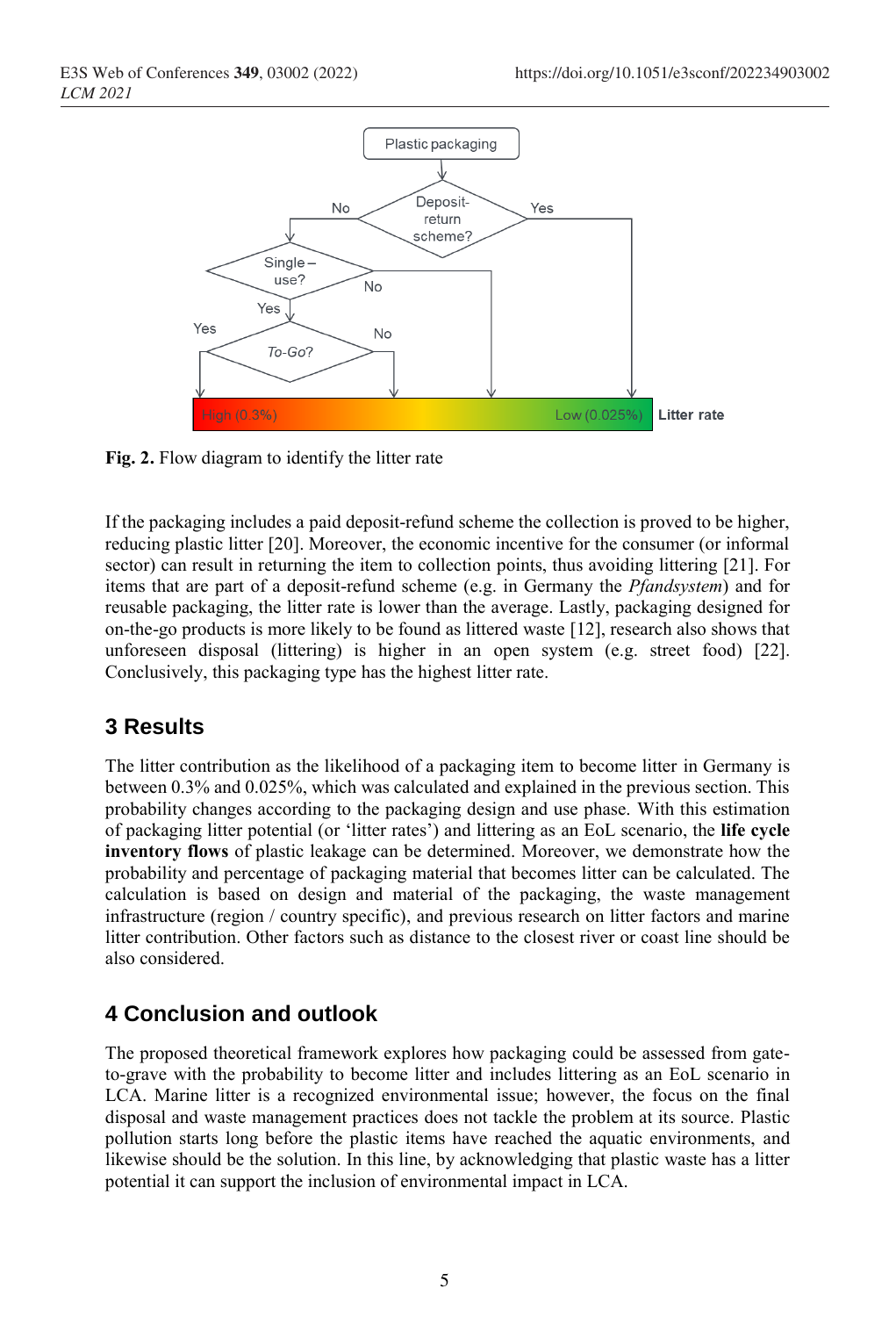Ongoing research on the potential flows of plastic as pollutants entering different compartments of the environment, the associated environmental impacts, the creation, accumulation and toxicity of plastic as a pollutant, and the research being done on impact pathways and impact assessment method, will provide a holistic framework to address this gap in LCA.

The proposed theoretical framework can be adopted by LCA practitioners and decisionmakers. It can enable fairer and more realistic LCA comparisons of packaging, and help prioritize regulatory action as well as choices within companies. It can also serve as communication tool with consumers and end-users. It is expected to support LCA of packaging solutions, and addresses the comprehensive aspiration the method has by its nature, to address all life cycle stages and their related impacts to the environment.

In order to move from a theoretical framework to implementation, we identify three further steps. Firstly, an actualization of the inventory values of litter waste is needed. So far these values are taken from literature; however, primary data collection is crucial to quantify the plastic leakage. In addition, it is necessary to include research on consumer behaviour on a regional level, as well as design for life cycle of packaging, and to update the fate factors of littering potential. Second, harmonize the presented approach with the current work in progress of the international MariLCA working group. And for the last step, the implementation should reach inclusion into the marine litter rates and the Circular Footprint Formula of the Product Environmental Footprint Category Rules (PEFCR). The European Commission released the PEFCR as a guidance document and two subsequent drafts for consultation on comparative LCA of alternative feedstock for plastic production, in May 2018 [23]. In line with this framework, the inclusion of littering impacts was discussed and presented in the Stakeholder Consultation Workshop held by the Joint Research Center (JRC) in Brussels in November 2018 [24]. However, the proposal to address littering on an LCI level and account for the share of product potentially ending up as littering has not been implemented yet.

#### **References**

- 1. Ritchie, H. and Roser, M.: Plastic Pollution, Our World in Data (2018).
- 2. Woods, J. S.; Verones, F.; Jolliet, O.; Vázquez-Rowe, I. and Boulay, A.-M.: A framework for the assessment of marine litter impacts in life cycle impact assessment, Ecological Indicators, **129** (2021), p. 107918.
- 3. Napper, I. E. and Thompson, R. C.: Plastic Debris in the Marine Environment: History and Future Challenges, Global Challenges, **4** (2020), no. 6, p. 1900081.
- 4. Kaza, S.: What a Waste 2.0: A Global Snapshot of Solid Waste Management to 2050, Urban Development, The World Bank, Washington, D.C, (2018) https://openknowledge.worldbank.org/bitstream/10986/30317/13/9781464813290.pdf
- 5. Males, J. and van Aelst, P.: Did the Blue Planet set the Agenda for Plastic Pollution? An Explorative Study on the Influence of a Documentary on the Public, Media and Political Agendas, Environmental Communication (2021), 15:1, pp. 40-54.
- 6. Heidbreder, L. M.; Steinhorst, J. and Schmitt, M.: Plastic-Free July: An Experimental Study of Limiting and Promoting Factors in Encouraging a Reduction of Single-Use Plastic Consumption, Sustainability, **12** (2020), no. 11, p. 4698.
- 7. PlasticsEurope Deutschland e. V.: Plastics the Facts 2019: An analysis of European plastics production, demand and waste data, (2019), accessed November 25, 2021.
- 8. European Commission: Reducing packaging waste review of rules. Inception impact assessment, (2020) https://ec.europa.eu/info/law/better-regulation/have-yoursay/initiatives/12263-Reducing-packaging-waste-review-of-rules\_en.